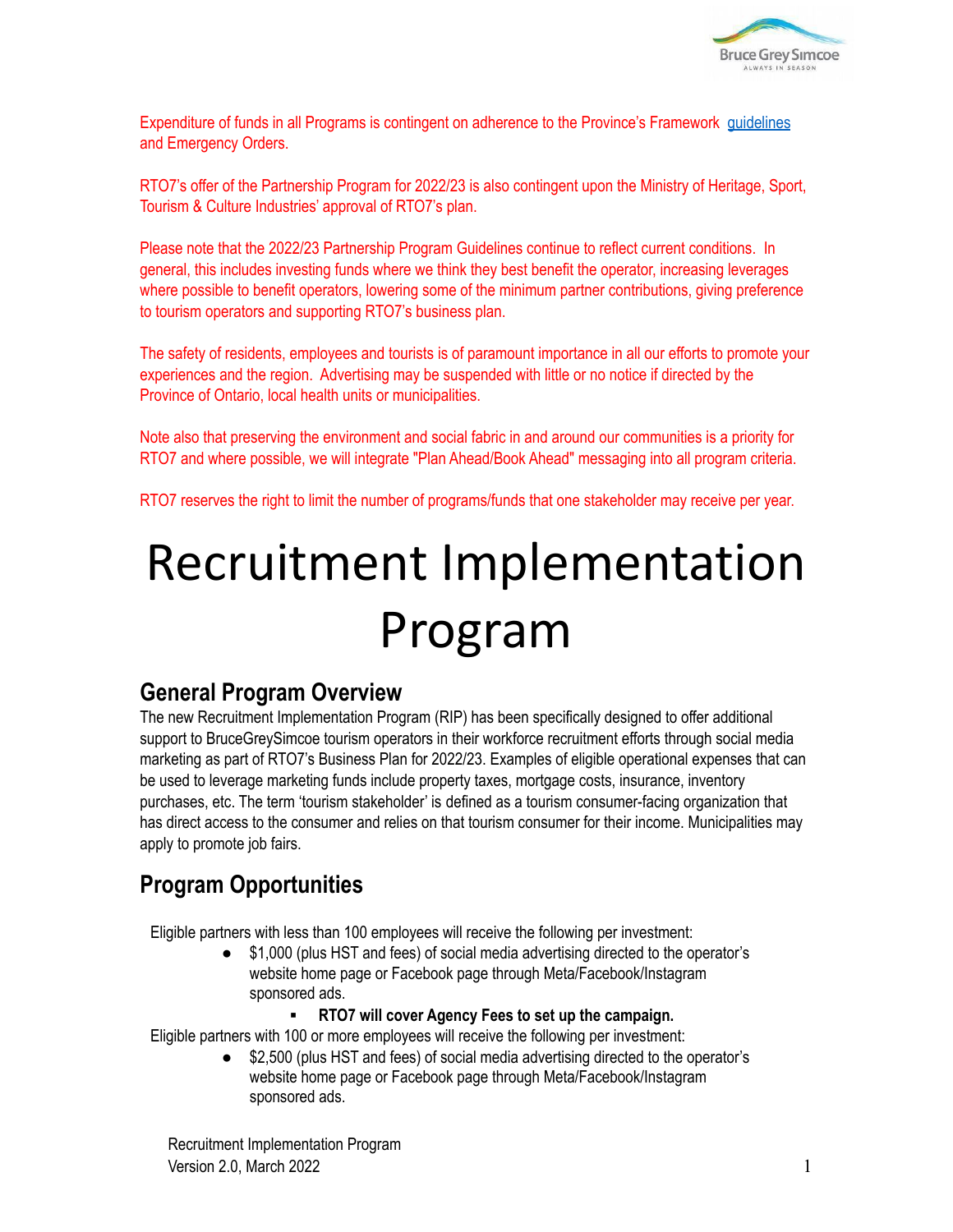

#### ▪ **RTO7 will cover additional Agency Fees to set up the campaign.**

Municipalities may apply for RIP to promote job fairs:

- \$2,500 (plus HST and fees) of social media advertising directed to the Municipality's website or Facebook page through Meta/Facebook/Instagram sponsored ads.
	- **RTO7 will cover additional Agency Fees to set up the campaign.**

Meta/Facebook/Instagram Sponsored Posts

- You must have an active Meta/Facebook page.
- You must be the owner of the Meta/Facebook page OR have access to the owner.
- Maximum six (6) ads can be created.
	- $\circ$  Minimum five (5), maximum of 10 [current](http://cms.rto7.ca/Public/Programs/Resource-Guide#FBInstaBestPractices) photos must be provided and/or one (1) video. The creative must follow the current [Provincial](https://covid-19.ontario.ca/covid-19-help-businesses-ontario) or local Health Unit requirements.
- You must add the RTO7's agency of record, The Aber Group, as [advertisers](https://rto7.ca/Public/Programs/Resource-Guide-en#HowAddtoAdsManagerFB) to your [Facebook](https://rto7.ca/Public/Programs/Resource-Guide-en#HowAddtoAdsManagerFB) page.
- You are [responsible](https://rto7.ca/Public/Programs/Resource-Guide-en#SocialMedia) for managing comments from the post daily.
- You will receive a one-page report following the campaign that details
	- Impressions
	- Reach
	- Click Through Rate (CTR)
	- Total Clicks
	- Cost Per Click (CPC)
	- Reactions/Comments/Shares/Saves
	- Total Spend.
	- You will receive support from RTO7 staff to develop the demographic and geographic targeting, as well as interests for each of the ad campaigns.
	- You will receive one (1) interim report approximately halfway through the campaign highlighting performance to date.

Please note that targeting will not change for the duration of the campaign unless results are far less than anticipated by the agency and/or RTO7.

# **Partner Eligibility**

#### **Who can apply?**

- Tourism Stakeholder The term 'tourism stakeholder' is defined as a consumer-facing tourism business (nonprofit and for profit) that has direct access to the tourism consumer and relies on that consumer for their income. BIA's, Chambers of Commerce, DMO's or other not for profits looking to hire for a tourism job should contact RTO7 staff to discuss eligibility.
- Franchises will be considered on a case by case basis. Please contact RTO7 staff before applying.
- You are participating in the Recruitment video/image partnership program.
- Established (1 year of operation) as per the Tourism Stakeholder definition above.
- You must be located within Bruce, Grey, or Simcoe Counties.
- Organizations must be legally registered to operate in Ontario.
- **● Note that as part of the application, partners will need to attest to having read both the Guidelines and resource [documents](https://rto7.ca/Public/Programs/Resource-Guide-en), including all informational links.**

Recruitment Implementation Program Version 2.0, March 2022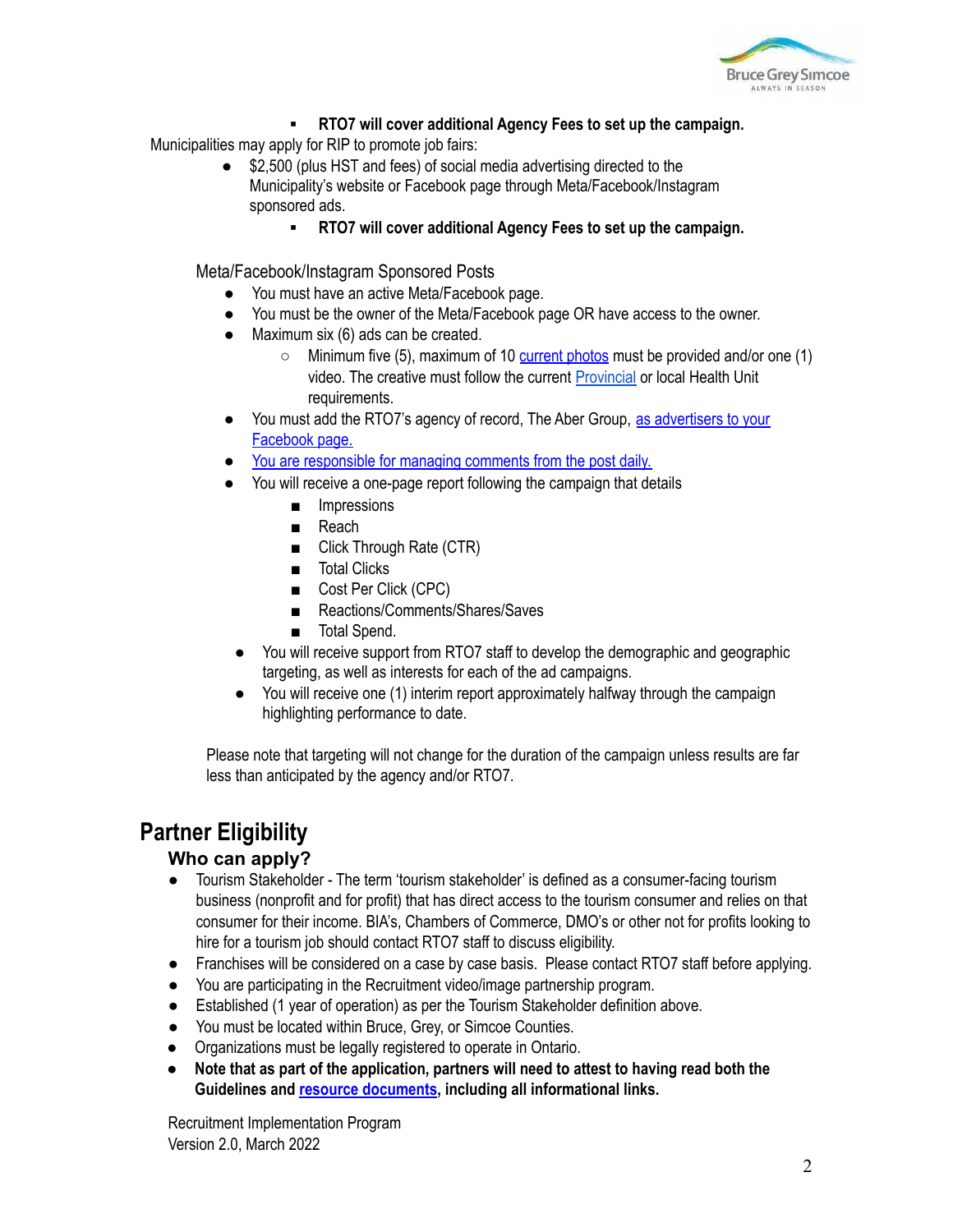

All projects must be completed before **March 31, 2023**.

## **Project/Partner Requirements**

#### **Project Requirements:**

Stakeholders interested in the Recruitment Implementation Program will be required to demonstrate the following:

- You have an active Meta/Facebook PAGE and are actively engaged on the platform (i.e. post at a regular frequency and respond to comments within 24 hours).
- You must be the owner of the Meta/Facebook PAGE or have access to the owner.
- You must have current collateral (produced in the last 3 years); high-resolution images and/or video that can be used in a social media campaign. Creative must reflect the current Provincial [guidelines](https://covid-19.ontario.ca/covid-19-help-businesses-ontario) and/or local Public Health requirements such as indoor masking. See Resource Guide for [best](https://rto7.ca/Public/Programs/Resource-Guide#FacebookandInstagramBestPractices) [practices.](https://rto7.ca/Public/Programs/Resource-Guide#FacebookandInstagramBestPractices)
- Your website must be up to date and reflect your current offerings, hours, and contact information.
- You must provide clear instructions on your website outlining available opportunities and the employment application process OR have the jobs posted to your Meta/Facebook page.

RTO7 will match your investment in operational expenses (e.g. mortgage payments, rent, insurance, inventory purchases, etc.) with a \$1,000 or \$2,500 (plus HST and fees) social media advertising campaign for recruitment. You must be able to prove these expenditures by providing proof (receipts) of the expenditure with the final report. Please ensure that expenses are only used once when accessing RTO7 programs or other provincial programs. **RTO7 will cover additional agency fees.**

In this time of transition, partners are encouraged to consider opportunities to shift to more [sustainable](https://rto7.ca/Public/Resources/Resource-Guide#SustainableTourism) tourism [practices](https://rto7.ca/Public/Resources/Resource-Guide#SustainableTourism) where possible.

#### **Partner Requirements:**

- Carry liability insurance of at least \$2,000,000. You will need to provide a certificate of insurance.
- Have a website/social media page, phone number and email address that are regularly (at least daily) monitored and contain current information.
- Provide clear confirmation of how individuals can apply for employment, whether it be direct to an email address, through Meta/Facebook jobs postings, or through an online recruitment service.
- You must be actively engaged on your Meta/Facebook PAGE set up prior to applying.
- You commit to monitoring the [Meta/Facebook/Instagram](https://rto7.ca/Public/Programs/Resource-Guide-en#SocialMedia) posts daily for the duration of the campaign.
- Google Analytics is [activated](https://rto7.ca/Public/Programs/Resource-Guide-en#GoogleAnalytics) on your website prior to the start of the campaign.
- You must supply current collateral that consists of a minimum of five (5), maximum of ten (10) high-resolution images, and/or one (1) video for use in the campaign. Pictures should be a minimum 600:600 dpi but 1080:1080 dpi is recommended. The maximum video length is 60 seconds. Please note: the best performing creatives on Meta/Facebook currently average 7 seconds, so videos around 15 seconds are encouraged. See best [practices](http://cms.rto7.ca/Public/Programs/Resource-Guide#FBInstaBestPractices) guide.
- Select one representative only to act as the decision-maker and liaison with RTO7.
- You will supply the names and email addresses of program contacts to add to [Basecamp](https://rto7.ca/Public/Programs/Resource-Guide#UsingBasecamp3) (RTO7's project management platform).
- Must identify BruceGreySimcoe and the Province of Ontario as partners:

○ with logos on your website with an active link back to BruceGreySimcoe and Recruitment Implementation Program

Version 2.0, March 2022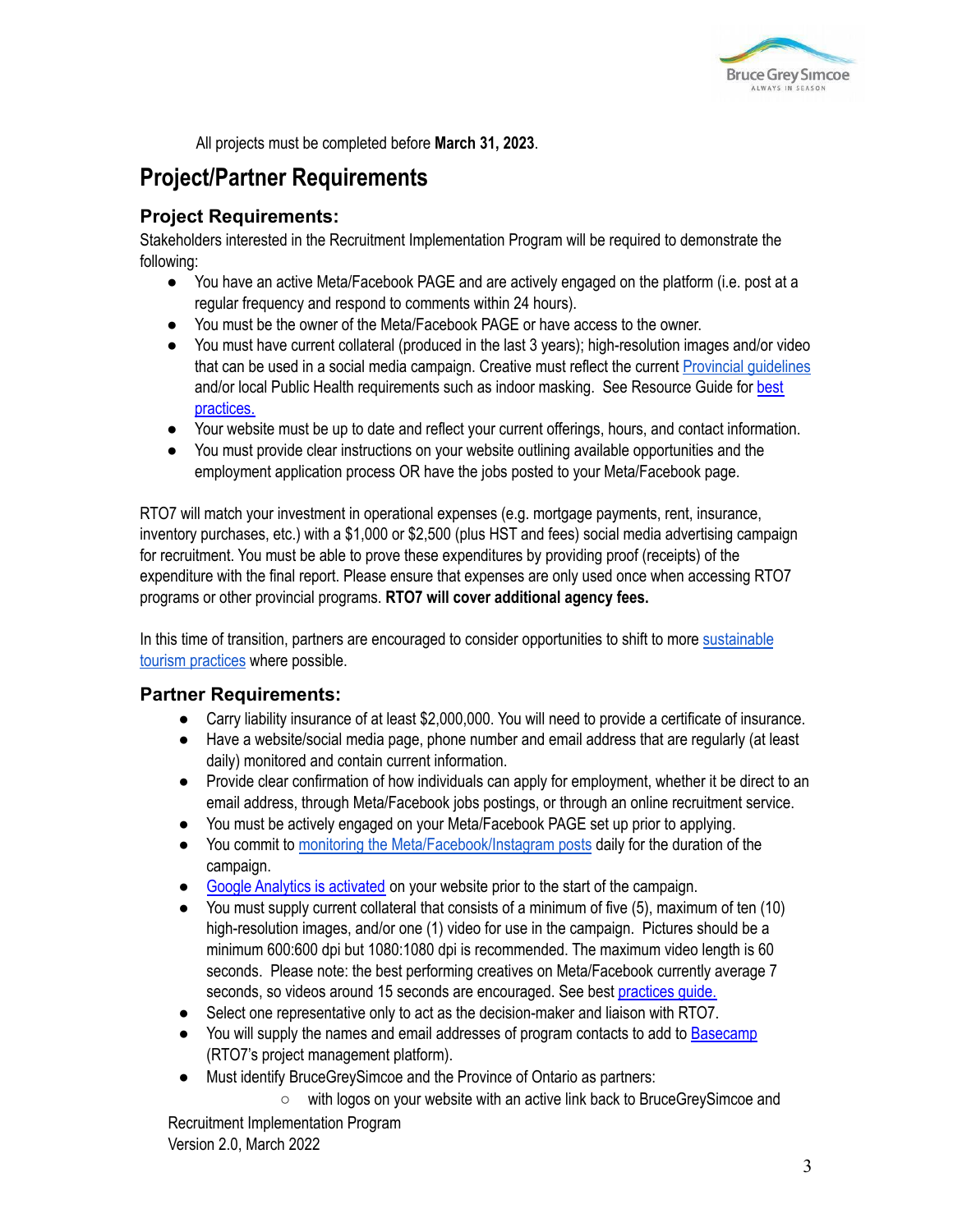

Destinationontario.com. RTO7 will provide these [logos.](https://rto7.ca/Public/Programs/Resource-Guide-en#BGS&OntarioLogos)

- Social media posts must tag @BruceGreySimcoe and @Ontariotravel (Meta/Facebook, Instagram, Twitter) and use #brucegreysimcoe and #DiscoverON.
- Complete the free Typsy's Onboarding and [Recruitment](https://rto7.ca/Public/Programs/BruceGreySimcoe-Free-Training) course.
- Maintain a current [operator](https://brucegreysimcoe.com/bgs-services/OperatorRegistration/Default.aspx) listing on BruceGreySimcoe.com.
- Maintain a current [operator](https://docs.google.com/forms/d/e/1FAIpQLScKFv0w0rI5-M993TGqN_i0MsqrPizHB8I5gNO6WWEKgd6Qng/viewform) listing on Destinationontario.com
- Sign up for the RTO7 [E-Newsletter](http://rto7.ca/Public/Special-Pages/Mailing-List-Signup) (funding updates, announcements, etc.).
- You are required to complete a final report and supply copies of invoices demonstrating proof of \$1,000 OR \$2,500 of expenses (receipts) within 30 days of the completion of the project. **Failure to do this may result in ineligibility to participate in RTO7 programs in the future.**

Partners who use third-party agencies for social media marketing are eligible for this program however we will communicate/work with ONLY the lead partner and NOT the third-party agency.

## **Other RTO7 Programs**

Tourism operators looking for assistance in promoting their business through social media marketing should consider the Operations [Implementation](https://rto7.ca/Public/Programs/Operations-Implementation-Program) Program.

If you have cash that you would like to add to the campaign to increase the size, please apply to the [Partnership](https://rto7.ca/Public/Programs/Partnership-Program) Program Social Media Advertising program. There is the possibility of combining OIP and Social Media Advertising. Please contact RTO7 staff first.

Stakeholders looking to develop a new experience should look at the Experience [Implementation](https://rto7.ca/Public/Programs/Experience-Implementation-Program) Program.

If partners are looking for visual assets (photo or visual), please apply through RTO7's [Video/Image](https://rto7.ca/Public/Programs/Partnership-Program) [Production](https://rto7.ca/Public/Programs/Partnership-Program) category under the Partnership Program portfolio.

Stakeholders that have invested to improve the sustainability (social, financial and environmental) and/or inclusivity and are ONLY interested in social media marketing should apply for the [Sustainability](https://rto7.ca/Public/Programs/Sustainable-Tourism-Implementation-Program) Inclusivity [Program.](https://rto7.ca/Public/Programs/Sustainable-Tourism-Implementation-Program)

For the full list of programs, please visit [rto7.ca/programs](https://rto7.ca/Public/Programs) or talk to RTO7 staff about options.

### **For Bruce County Applicants**

Bruce County provides grants to tourism operators. In some cases, RTO7 is able to leverage these grants with RTO7 funding programs. Please contact RTO7 [staff](mailto:info@sprucethebruce.com?subject=Grants%20for%20Tourism,%20Bruce%20County%20Businesses) and/or Bruce County staff for more details.

#### Applications will be accepted on an ongoing basis until January 31, 2023 or until the program is fully **subscribed.**

Applicants should be aware that RTO7, through funding arrangements with the Province, is bound by the Freedom of Information and Protection of Privacy Act, R.S.O. 1990, c.f 31, as amended from time to time, and that any information provided to RTO7 in connection with their application, project or agreement may be subject to disclosure in accordance with the requirements of the Act.

Recruitment Implementation Program Version 2.0, March 2022